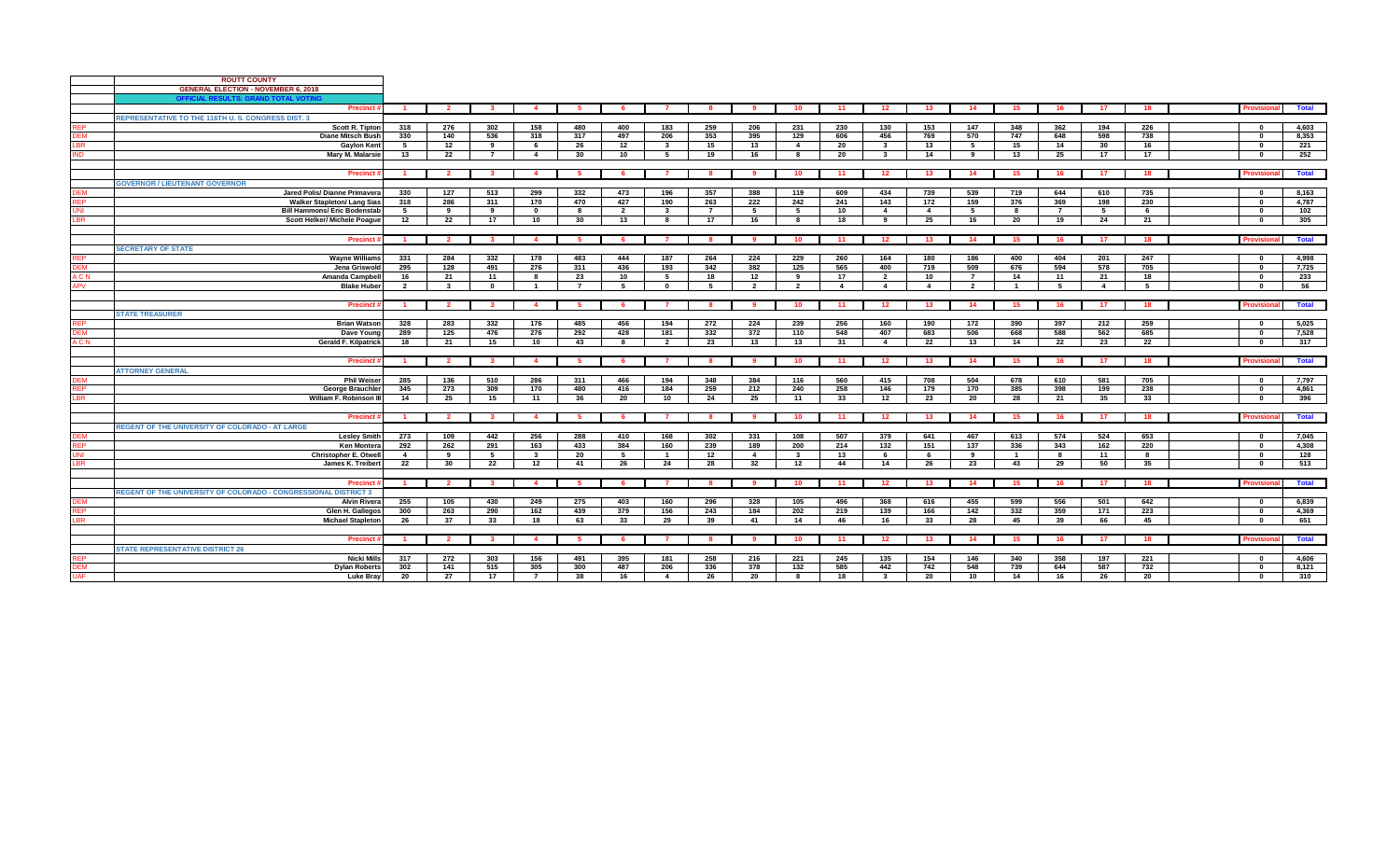|            | <b>Precinct</b>                       |                | $\overline{2}$          |                         |                | 5              |              |                |                |                          | 10                      | 11           | 12           | 13                      | 14           | 15                       | 16.          | 17              | 18                      | Provisio                 |              | Total          |
|------------|---------------------------------------|----------------|-------------------------|-------------------------|----------------|----------------|--------------|----------------|----------------|--------------------------|-------------------------|--------------|--------------|-------------------------|--------------|--------------------------|--------------|-----------------|-------------------------|--------------------------|--------------|----------------|
|            | <b>COUNTY COMMISSIONER DISTRICT 3</b> |                |                         |                         |                |                |              |                |                |                          |                         |              |              |                         |              |                          |              |                 |                         |                          |              |                |
| FP.        | <b>Cari Hermacinski</b>               | 385            | 307                     | 396                     | 219            | 558            | 505          | 223            | 341            | 258                      | 245                     | 327          | 244          | 266                     | 258          | 490                      | 482          | 261             | 303                     | $\mathbf{0}$             |              | 6,068          |
| EM         | <b>Beth Melton</b>                    | 268            | 133                     | 452                     | 252            | 282            | 403          | 170            | 292            | 357                      | 120                     | 542          | 343          | 662                     | 455          | 612                      | 549          | 563             | 672                     | $\mathbf{0}$             |              | 7,127          |
|            | Chuck McConnell (write-in) Withdrawn  |                |                         |                         |                |                |              |                |                |                          |                         |              |              |                         |              |                          |              |                 |                         | $\mathbf 0$              |              |                |
|            |                                       | $\mathbf 0$    | $\mathbf{0}$            | $\mathbf 0$             | $\mathbf{3}$   | $\overline{1}$ | $\mathbf 0$  | $\mathbf 0$    | $\overline{1}$ | $\mathbf{3}$             | $\mathbf{3}$            | $\mathbf{1}$ | $\mathbf{0}$ | $\mathbf{0}$            | $\bf{0}$     | $\mathbf{0}$             | $\mathbf 0$  | $\bf{0}$        | $\mathbf{0}$            |                          |              | 12             |
|            |                                       |                |                         |                         |                |                |              |                |                |                          |                         |              |              |                         |              |                          |              |                 |                         |                          |              |                |
|            | <b>Precinct:</b>                      | $\mathbf{1}$   | $\overline{\mathbf{2}}$ | $\overline{\mathbf{3}}$ | $\overline{4}$ | 5              | - 6          | $\overline{7}$ | -8             | 9                        | 10                      | 11           | 12           | 13                      | 14           | 15                       | 16           | 17 <sub>1</sub> | 18                      | Provisio                 |              | Total          |
|            | <b>COUNTY CLERK &amp; RECORDER</b>    |                |                         |                         |                |                |              |                |                |                          |                         |              |              |                         |              |                          |              |                 |                         |                          |              |                |
| FМ         | <b>Kim Bonne</b>                      | 504            | 319                     | 680                     | 372            | 640            | 715          | 300            | 515            | 499                      | 278                     | 709          | 486          | 772                     | 605          | 869                      | 798          | 650             | 810                     | $\mathbf{0}$             |              | 10,521         |
|            |                                       |                |                         |                         |                |                |              |                |                |                          |                         |              |              |                         |              |                          |              |                 |                         |                          |              |                |
|            |                                       |                |                         |                         |                |                |              |                |                |                          |                         |              |              |                         |              |                          |              |                 |                         |                          |              |                |
|            | <b>Precinct:</b>                      | $\mathbf{1}$   | $\overline{\mathbf{2}}$ | $\mathbf{3}$            | $\overline{4}$ | 5              | - 6          | $\overline{7}$ | - 8            | 9                        | 10                      | 11           | 12           | 13                      | 14           | 15                       | 16           | 17 <sub>1</sub> | 18                      | Provisi                  |              | <b>Total</b>   |
|            | <b>COUNTY TREASURER</b>               |                |                         |                         |                |                |              |                |                |                          |                         |              |              |                         |              |                          |              |                 |                         |                          |              |                |
| <b>REP</b> | Lane lacovetto                        | 490            | 377                     | 618                     | 332            | 702            | 710          | 285            | 490            | 420                      | 303                     | 569          | 391          | 589                     | 471          | 780                      | 721          | 507             | 600                     | $\mathbf{0}$             |              | 9,355          |
|            |                                       |                |                         |                         |                |                |              |                |                |                          |                         |              |              |                         |              |                          |              |                 |                         |                          |              |                |
|            |                                       |                |                         |                         |                |                |              |                |                |                          |                         |              |              |                         |              |                          |              |                 |                         |                          |              |                |
|            | <b>Precinct</b>                       |                | $\mathbf{2}$            | $\mathbf{3}$            | $\mathbf{A}$   | - 5            |              |                | -8             | - 9                      | 10                      | 11           | 12           | 13                      | 14           | 15                       | 16           | 17              | 18                      | Provisi                  |              | <b>Total</b>   |
|            | <b>COUNTY ASSESSOR</b>                |                |                         |                         |                |                |              |                |                |                          |                         |              |              |                         |              |                          |              |                 |                         |                          |              |                |
|            | <b>Gary Peterson</b>                  | 469            | 365                     | 595                     | 309            | 678            | 660          | 276            | 455            | 401                      | 286                     | 545          | 377          | 545                     | 445          | 730                      | 696          | 484             | 578                     | $\bf{0}$                 |              | 8,894          |
|            |                                       |                |                         |                         |                |                |              |                |                |                          |                         |              |              |                         |              |                          |              |                 |                         |                          |              |                |
|            |                                       |                |                         |                         |                |                |              |                |                |                          |                         |              |              |                         |              |                          |              |                 |                         |                          |              |                |
|            | <b>Precinct</b>                       |                | $\overline{\mathbf{2}}$ |                         |                |                |              |                |                |                          | 10                      | 11           | 12           | 13                      | 14           | 15                       | 16           | 17              | 18                      |                          |              | <b>Total</b>   |
|            | <b>COUNTY SHERIFF</b>                 |                |                         |                         |                |                |              |                |                |                          |                         |              |              |                         |              |                          |              |                 |                         |                          |              |                |
|            | <b>Kristin Bantle</b>                 | 219            | 114                     | 352                     | 219            | 246            | 336          | 156            | 297            | 291                      | 90                      | 479          | 325          | 581                     | 426          | 542                      | 501          | 503             | 611                     | $\mathbf{0}$             |              | 6,288          |
| ₹FP        | <b>Garrett Wiggins</b>                | 438            | 325                     | 468                     | 244            | 588            | 558          | 243            | 353            | 322                      | 285                     | 369          | 248          | 316                     | 281          | 550                      | 515          | 300             | 357                     | $\mathbf{0}$             |              | 6,760          |
|            |                                       |                |                         |                         |                |                |              |                |                |                          |                         |              |              |                         |              |                          |              |                 |                         |                          |              |                |
|            |                                       |                |                         |                         |                |                |              |                |                |                          |                         |              |              |                         |              |                          |              |                 |                         |                          |              |                |
|            | <b>Precinct</b>                       |                | $\overline{\mathbf{2}}$ |                         | -4             | -5             |              |                | -8             | -9                       | 10                      | 11           | 12           | 13                      | 14           | 15                       | 16           | 17              | 18                      |                          |              | <b>Total</b>   |
|            | <b>COUNTY SURVEYOR</b>                |                |                         |                         |                |                |              |                |                |                          |                         |              |              |                         |              |                          |              |                 |                         |                          |              |                |
| <b>NA</b>  | Write In: Thomas H. Effinger, Jr.     | 14             | R                       | 14                      |                | $\mathbf{q}$   | 17           |                | 12             | 19                       | -5                      | 14           | 16           | 10                      | 11           | 18                       | 17           |                 | 9                       | $\mathbf{0}$             |              | 213            |
|            |                                       |                |                         |                         |                |                |              |                |                |                          |                         |              |              |                         |              |                          |              |                 |                         |                          |              |                |
|            | <b>Precinct</b>                       |                | $\overline{\mathbf{2}}$ | -3                      |                | -5             |              |                | -8             | - 9                      | 10                      | 11           | 12           | 13                      | 14           | 15                       | 16           | 17              | 18                      | Provision                |              | <b>Total</b>   |
|            |                                       |                |                         |                         |                |                |              |                |                |                          |                         |              |              |                         |              |                          |              |                 |                         |                          |              |                |
|            | <b>COUNTY CORONER</b>                 |                |                         |                         |                |                |              |                |                |                          |                         |              |              |                         |              |                          |              |                 |                         |                          |              |                |
| FP         | Rob Ryg                               | 502            | 383                     | 652                     | 341            | 711            | 710          | 293            | 494            | 435                      | 293                     | 635          | 408          | 602                     | 490          | 809                      | 768          | 546             | 632                     | $\mathbf{0}$             |              | 9,704          |
|            |                                       |                |                         |                         |                |                |              |                |                |                          |                         |              |              |                         |              |                          |              |                 |                         |                          |              |                |
|            | <b>Precinct</b>                       |                | -2                      |                         |                | -5             |              |                |                |                          | 10.                     | 11           | 12           | 13                      | 14           | 15                       | 16           |                 |                         |                          |              | <b>Total</b>   |
|            | <b>TOWN OF HAYDEN MAYOR</b>           |                |                         |                         |                |                |              |                |                |                          |                         |              |              |                         |              |                          |              |                 |                         |                          |              |                |
|            | Joseph Timothy Redmond                | $\mathbf 0$    | 96                      | $\mathbf 0$             | $\mathbf{0}$   | 281            | $\mathbf{0}$ | $\mathbf 0$    | $\mathbf 0$    | $\mathbf 0$              | $\mathbf 0$             | $\mathbf 0$  | $\mathbf 0$  | $\mathbf 0$             | $\mathbf{0}$ | $\mathbf 0$              | $\mathbf{0}$ | $\mathbf{0}$    | $\mathbf{0}$            | $\mathbf{0}$             |              | 377            |
|            | <b>Ashley McMurray</b>                | $\mathbf{0}$   | 57                      | $\mathbf 0$             | $\mathbf 0$    | 306            | $\mathbf{0}$ | $\mathbf 0$    | $\mathbf 0$    | $\overline{\phantom{a}}$ | $\overline{\mathbf{0}}$ | $\mathbf 0$  | $\mathbf{0}$ | $\overline{\mathbf{0}}$ | $\mathbf{0}$ | $\overline{\phantom{a}}$ | $\mathbf{0}$ | $\mathbf 0$     | $\overline{\mathbf{0}}$ | $\overline{\mathbf{0}}$  |              | 363            |
|            |                                       |                |                         |                         |                |                |              |                |                |                          |                         |              |              |                         |              |                          |              |                 |                         |                          |              |                |
|            |                                       |                |                         |                         |                |                |              |                |                |                          |                         |              |              |                         |              |                          |              |                 |                         |                          |              |                |
|            |                                       |                |                         |                         |                |                |              | $\overline{7}$ |                | 9 <sup>1</sup>           | 10                      | 11           | $-12$        | 13                      | 14           | 15                       | 16           |                 |                         | <b>Provisional</b>       |              | Total          |
|            | <b>Precinct:</b>                      | $\blacksquare$ | $\overline{\mathbf{2}}$ | $\mathbf{3}$            | $\overline{4}$ | $-5$           | 6            |                | 8              |                          |                         |              |              |                         |              |                          |              | 17 <sup>2</sup> | 18                      |                          |              |                |
|            | <b>TOWN OF HAYDEN COUNCILMEMBER</b>   |                |                         |                         |                |                |              |                |                |                          |                         |              |              |                         |              |                          |              |                 |                         |                          |              |                |
|            |                                       |                |                         | $\mathbf{0}$            | $\mathbf{0}$   |                | $\mathbf{0}$ | $\mathbf{0}$   | $\mathbf{0}$   |                          | $\mathbf{0}$            | $\mathbf{0}$ | 0            | $\Omega$                | $\Omega$     | $\mathbf 0$              | $\mathbf{0}$ |                 | $\mathbf{0}$            | $\mathbf{0}$             |              |                |
|            | Zach Wuestewald                       | $\mathbf 0$    | 103                     |                         |                | 404            |              |                |                | $\mathbf 0$              |                         |              |              |                         |              |                          |              | $\mathbf{0}$    |                         |                          |              | 507            |
|            | <b>Trevor Jordan Gann</b>             | $\mathbf{0}$   | 107                     | $\mathbf 0$             | $\mathbf{0}$   | 348            | $\mathbf{0}$ | $\mathbf{0}$   | $\mathbf 0$    | $\overline{\phantom{a}}$ | $\mathbf{0}$            | $\Omega$     | $\mathbf{0}$ | $\overline{\bullet}$    | $\mathbf{0}$ | $\mathbf{0}$             | $\mathbf 0$  | $\mathbf{0}$    | $\overline{\mathbf{0}}$ | $\mathbf{0}$             |              | 455            |
|            | <b>Tammi Engle</b>                    | $\mathbf 0$    | 101                     | $\mathbf 0$             | $\mathbf 0$    | 423            | $\mathbf 0$  | $\mathbf{0}$   | $\mathbf 0$    | $\mathbf 0$              | $\mathbf 0$             | $\mathbf{0}$ | $\mathbf 0$  | $\mathbf 0$             | $\mathbf 0$  | $\mathbf{0}$             | $\mathbf 0$  | $\mathbf 0$     | $\mathbf{0}$            | $\mathbf{0}$             |              | 524            |
|            |                                       |                |                         |                         |                |                |              |                |                |                          |                         |              |              |                         |              |                          |              |                 |                         |                          |              |                |
|            | <b>Precinct</b>                       | $\overline{1}$ | $\overline{\mathbf{2}}$ |                         |                | - 5            |              |                |                |                          | 10                      | 11           | 12           | 13                      | 14           | -15                      | 16           | 17              | 18                      |                          |              | <b>Total</b>   |
|            | JUSTICE OF THE COLORADO SUPREME COURT |                |                         |                         |                |                |              |                |                |                          |                         |              |              |                         |              |                          |              |                 |                         |                          |              |                |
|            |                                       |                |                         |                         |                |                |              |                |                |                          |                         |              |              |                         |              |                          |              |                 |                         |                          |              |                |
|            | Justice Richard L. Gabrie             |                |                         |                         |                |                |              |                |                |                          |                         |              |              |                         |              |                          |              |                 |                         | $\mathbf{0}$             |              |                |
|            | Yes                                   | 382            | 250                     | 496                     | 279            | 482            | 536          | 231            | 364            | 363                      | 212                     | 495          | 371          | 540                     | 410          | 654                      | 642          | 485             | 589                     |                          |              | 7,781          |
|            | <b>No</b>                             | 90             | 99                      | 96                      | 49             | 192            | 119          | 43             | 108            | 73                       | 67                      | 111          | 57           | 91                      | 67           | 120                      | 92           | 106             | 91                      | $\mathbf 0$              |              | 1,671          |
|            |                                       |                |                         |                         |                |                |              |                |                |                          |                         |              |              |                         |              |                          |              |                 |                         |                          |              |                |
|            | <b>Precinct:</b>                      | $\mathbf{1}$   | $\overline{\mathbf{2}}$ | $\mathbf{3}$            | $\overline{4}$ | $5^{\circ}$    | - 6          | $\overline{7}$ | -8             | 9                        | 10                      | 11           | 12           | 13                      | 14           | 15                       | 16           | 17              | 18                      | Provision                |              | Total          |
|            | <b>COURT OF APPEALS</b>               |                |                         |                         |                |                |              |                |                |                          |                         |              |              |                         |              |                          |              |                 |                         |                          |              |                |
|            |                                       |                |                         |                         |                |                |              |                |                |                          |                         |              |              |                         |              |                          |              |                 |                         |                          |              |                |
|            | Judge John Daniel Dailey              |                |                         |                         |                |                |              |                |                |                          |                         |              |              |                         |              |                          |              |                 |                         |                          |              |                |
|            | Yes                                   | 386            | 245                     | 475                     | 269            | 485            | 533          | 222            | 341            | 351                      | 208                     | 482          | 359          | 514                     | 379          | 625                      | 627          | 464             | 550                     | $\mathbf 0$              |              | 7,515          |
|            | No                                    | 78             | 98                      | 109                     | 52             | 187            | 110          | 46             | 118            | 78                       | 65                      | 115          | 62           | 101                     | 92           | 142                      | 99           | 120             | 113                     | $\overline{\phantom{a}}$ |              | 1,785          |
|            |                                       |                |                         |                         |                |                |              |                |                |                          |                         |              |              |                         |              |                          |              |                 |                         |                          |              |                |
|            | Judge Rebecca Rankin Freyre           |                |                         |                         |                |                |              |                |                |                          |                         |              |              |                         |              |                          |              |                 |                         |                          |              |                |
|            | Yes                                   | 373            | 248                     | 485                     | 274            | 478            | 525          | 226            | 352            | 362                      | 209                     | 499          | 363          | 538                     | 408          | 648                      | 638          | 482             | 580                     | $\Omega$                 |              | 7,688          |
|            |                                       |                |                         |                         |                |                |              |                |                |                          |                         |              |              |                         |              |                          |              |                 |                         | $\mathbf 0$              |              |                |
|            | No                                    | 96             | 100                     | 102                     | 48             | 194            | 122          | 43             | 109            | 73                       | 65                      | 107          | 58           | 86                      | 65           | 120                      | 97           | 95              | 94                      |                          |              | 1,674          |
|            |                                       |                |                         |                         |                |                |              |                |                |                          |                         |              |              |                         |              |                          |              |                 |                         |                          |              |                |
|            | Judge Elizabeth L. Harris             |                |                         |                         |                |                |              |                |                |                          |                         |              |              |                         |              |                          |              |                 |                         |                          |              |                |
|            | Yes                                   | 331            | 223                     | 427                     | 238            | 430            | 461          | 186            | 313            | 311                      | 180                     | 446          | 307          | 488                     | 361          | 581                      | 564          | 427             | 497                     | $\mathbf{0}$             |              | 6,771          |
|            | No                                    | 137            | 124                     | 160                     | 82             | 241            | 182          | 82             | 148            | 119                      | 90                      | 155          | 112          | 137                     | 110          | 182                      | 166          | 150             | 178                     | $\mathbf{0}$             |              | 2,555          |
|            |                                       |                |                         |                         |                |                |              |                |                |                          |                         |              |              |                         |              |                          |              |                 |                         |                          |              |                |
|            |                                       |                |                         |                         |                |                |              |                |                |                          |                         |              |              |                         |              |                          |              |                 |                         |                          |              |                |
|            | Judge David J. Richman                |                |                         |                         |                |                |              |                |                |                          |                         |              |              |                         |              |                          |              |                 |                         |                          |              |                |
|            | Yes<br>$\overline{N}$                 | 368<br>90      | 245<br>100              | 482<br>96               | 266<br>49      | 470<br>202     | 524<br>118   | 229<br>40      | 346<br>115     | 343<br>83                | 200<br>72               | 477<br>116   | 369<br>52    | 505<br>106              | 396<br>72    | 632<br>125               | 633<br>90    | 457<br>119      | 560<br>103              | $\mathbf 0$              | $\mathbf{0}$ | 7,502<br>1,748 |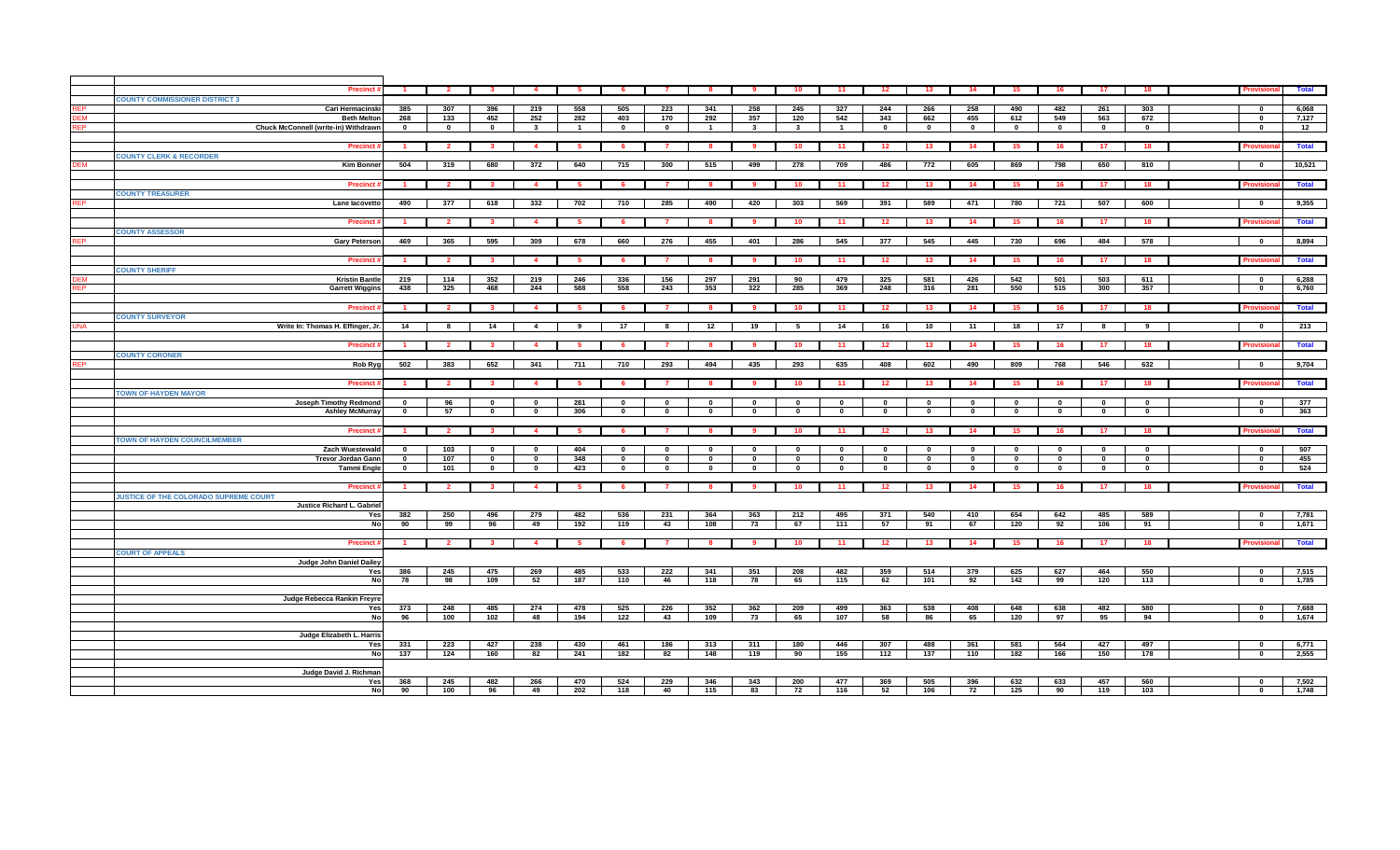| <b>Precinct</b>                       |              | $\overline{2}$          |                         |                |     |     |                |     | - 9 | 10  | 11  | 12  | 13  | 14  | 15  |     | 17  | 18  |                  | <b>Total</b> |
|---------------------------------------|--------------|-------------------------|-------------------------|----------------|-----|-----|----------------|-----|-----|-----|-----|-----|-----|-----|-----|-----|-----|-----|------------------|--------------|
| DISTRICT JUDGE-14TH JUDICIAL DISTRICT |              |                         |                         |                |     |     |                |     |     |     |     |     |     |     |     |     |     |     |                  |              |
| Judge Michael A. O'Hara III           |              |                         |                         |                |     |     |                |     |     |     |     |     |     |     |     |     |     |     |                  |              |
| Yes                                   | 421          | 269                     | 544                     | 323            | 523 | 609 | 234            | 374 | 382 | 223 | 550 | 410 | 568 | 440 | 714 | 689 | 491 | 587 | $\mathbf{0}$     | 8,351        |
| No                                    | 76           | 99                      | 104                     | 46             | 178 | 94  | 56             | 116 | 71  | 67  | 117 | 52  | 112 | 78  | 107 | 85  | 123 | 111 | $\mathbf 0$      | 1,692        |
|                                       |              |                         |                         |                |     |     |                |     |     |     |     |     |     |     |     |     |     |     |                  |              |
| <b>Precinct</b>                       | $\mathbf{1}$ | $\overline{\mathbf{2}}$ | $\overline{\mathbf{3}}$ | $\overline{4}$ | - 5 | -6  | $\overline{7}$ | - 8 | - 9 | 10  | 11  | 12  | 13  | 14  | 15  | 16  | 17  | 18  | <b>Provision</b> | Total        |
|                                       |              |                         |                         |                |     |     |                |     |     |     |     |     |     |     |     |     |     |     |                  |              |
| <b>ROUTT COUNTY JUDGE</b>             |              |                         |                         |                |     |     |                |     |     |     |     |     |     |     |     |     |     |     |                  |              |
| Judge James H. Garrecht               |              |                         |                         |                |     |     |                |     |     |     |     |     |     |     |     |     |     |     |                  |              |
| Yes                                   | 456          | 303                     | 592                     | 337            | 567 | 631 | 267            | 438 | 413 | 260 | 629 | 430 | 629 | 494 | 768 | 733 | 543 | 653 | $\mathbf{0}$     | 9,143        |
| <b>No</b>                             | 75           | 88                      | 95                      | 49             | 170 | 105 | 48             | 91  | 79  | 55  | 92  | 47  | 102 | 72  | 113 | 83  | 106 | 96  | $\mathbf 0$      | 1,566        |
|                                       |              |                         |                         |                |     |     |                |     |     |     |     |     |     |     |     |     |     |     |                  |              |
| <b>Precinct</b>                       | $\sim$       | $\sim$ 2                | $\mathbf{3}$            | $\overline{a}$ | - 5 | - 6 | $\mathbf{z}$   | -8  | - 9 | 10  | 11  | 12  | 13  | 14  | 15  | 16. | 17  | 18  | Provisional      | Total        |
| <b>STATE OF COLORADO</b>              |              |                         |                         |                |     |     |                |     |     |     |     |     |     |     |     |     |     |     |                  |              |
| Amendment V                           |              |                         |                         |                |     |     |                |     |     |     |     |     |     |     |     |     |     |     |                  |              |
| Yes                                   | 203          | 116                     | 314                     | 209            | 237 | 325 | 147            | 236 | 249 | 98  | 398 | 275 | 473 | 356 | 479 | 427 | 386 | 469 | $\mathbf{a}$     | 5,397        |
| No                                    | 438          | 319                     | 497                     | 262            | 584 | 561 | 229            | 381 | 352 | 258 | 450 | 296 | 431 | 344 | 603 | 575 | 423 | 493 | $\mathbf 0$      | 7,496        |
|                                       |              |                         |                         |                |     |     |                |     |     |     |     |     |     |     |     |     |     |     |                  |              |
| <b>Amendment W</b>                    |              |                         |                         |                |     |     |                |     |     |     |     |     |     |     |     |     |     |     |                  |              |
| Yes                                   | 272          | 131                     | 395                     | 235            | 304 | 387 | 161            | 254 | 285 | 125 | 415 | 306 | 502 | 378 | 585 | 476 | 401 | 494 | $\mathbf{0}$     | 6,106        |
| No                                    | 304          | 272                     | 354                     | 187            | 461 | 422 | 179            | 322 | 263 | 215 | 372 | 227 | 295 | 259 | 399 | 452 | 342 | 373 | $\mathbf{0}$     | 5,698        |
|                                       |              |                         |                         |                |     |     |                |     |     |     |     |     |     |     |     |     |     |     |                  |              |
| <b>Amendment X</b>                    |              |                         |                         |                |     |     |                |     |     |     |     |     |     |     |     |     |     |     |                  |              |
| Yes                                   | 361          | 191                     | 513                     | 313            | 438 | 552 | 233            | 342 | 383 | 151 | 532 | 407 | 612 | 457 | 711 | 634 | 529 | 609 | $\mathbf{0}$     | 7,968        |
| No                                    | 235          | 213                     | 245                     | 117            | 348 | 270 | 115            | 244 | 184 | 200 | 272 | 135 | 234 | 203 | 292 | 308 | 236 | 296 | $\mathbf 0$      | 4,147        |
|                                       |              |                         |                         |                |     |     |                |     |     |     |     |     |     |     |     |     |     |     |                  |              |
| <b>Amendment Y</b>                    |              |                         |                         |                |     |     |                |     |     |     |     |     |     |     |     |     |     |     |                  |              |
|                                       |              |                         |                         |                |     |     |                |     |     |     |     |     |     |     |     |     |     |     |                  |              |
| Yes                                   | 419          | 225                     | 585                     | 350            | 467 | 629 | 242            | 406 | 430 | 185 | 607 | 424 | 697 | 540 | 818 | 733 | 618 | 715 | $\Omega$         | 9,090        |
| <b>No</b>                             | 191          | 193                     | 197                     | 108            | 335 | 220 | 114            | 185 | 161 | 158 | 213 | 128 | 146 | 142 | 224 | 241 | 165 | 209 | $\mathbf{0}$     | 3,330        |
|                                       |              |                         |                         |                |     |     |                |     |     |     |     |     |     |     |     |     |     |     |                  |              |
| <b>Amendment 2</b>                    |              |                         |                         |                |     |     |                |     |     |     |     |     |     |     |     |     |     |     |                  |              |
| Yes                                   | 406          | 215                     | 575                     | 347            | 445 | 607 | 235            | 385 | 436 | 185 | 587 | 419 | 684 | 531 | 797 | 712 | 606 | 703 | $\mathbf{0}$     | 8,875        |
| No                                    | 192          | 193                     | 192                     | 101            | 343 | 230 | 119            | 196 | 152 | 160 | 216 | 127 | 150 | 142 | 240 | 246 | 160 | 212 | $\mathbf 0$      | 3,371        |
|                                       |              |                         |                         |                |     |     |                |     |     |     |     |     |     |     |     |     |     |     |                  |              |
| <b>Amendment A</b>                    |              |                         |                         |                |     |     |                |     |     |     |     |     |     |     |     |     |     |     |                  |              |
| Yes                                   | 383          | 198                     | 516                     | 322            | 387 | 544 | 243            | 382 | 384 | 174 | 579 | 412 | 686 | 510 | 778 | 694 | 605 | 707 | $\mathbf{0}$     | 8,504        |
| No                                    | 242          | 229                     | 295                     | 145            | 421 | 311 | 129            | 222 | 212 | 182 | 261 | 152 | 205 | 179 | 293 | 300 | 194 | 245 | $\mathbf 0$      | 4,217        |
|                                       |              |                         |                         |                |     |     |                |     |     |     |     |     |     |     |     |     |     |     |                  |              |
| Amendment 73                          |              |                         |                         |                |     |     |                |     |     |     |     |     |     |     |     |     |     |     |                  |              |
| Yes                                   | 311          | 165                     | 424                     | 234            | 357 | 377 | 158            | 346 | 340 | 151 | 462 | 335 | 543 | 407 | 547 | 480 | 457 | 540 | $\mathbf 0$      | 6,634        |
| <b>No</b>                             | 332          | 270                     | 400                     | 228            | 476 | 495 | 215            | 267 | 270 | 209 | 383 | 233 | 356 | 293 | 536 | 528 | 349 | 425 | $\mathbf 0$      | 6,265        |
|                                       |              |                         |                         |                |     |     |                |     |     |     |     |     |     |     |     |     |     |     |                  |              |
| Amendment 74                          |              |                         |                         |                |     |     |                |     |     |     |     |     |     |     |     |     |     |     |                  |              |
| Yes                                   | 286          | 246                     | 346                     | 194            | 433 | 372 | 180            | 326 | 269 | 182 | 340 | 189 | 292 | 244 | 419 | 386 | 328 | 386 | $\mathbf{0}$     | 5,418        |
| <b>No</b>                             | 362          | 197                     | 480                     | 277            | 386 | 522 | 205            | 302 | 347 | 180 | 509 | 388 | 626 | 466 | 675 | 639 | 483 | 582 | $\mathbf 0$      | 7,626        |
|                                       |              |                         |                         |                |     |     |                |     |     |     |     |     |     |     |     |     |     |     |                  |              |
| Amendment 75                          |              |                         |                         |                |     |     |                |     |     |     |     |     |     |     |     |     |     |     |                  |              |
| Yes                                   | 193          | 101                     | 280                     | 165            | 200 | 293 | 111            | 187 | 186 | 80  | 284 | 177 | 308 | 221 | 375 | 328 | 265 | 330 | $\mathbf{0}$     | 4,084        |
| <b>No</b>                             | 417          | 325                     | 515                     | 289            | 610 | 552 | 255            | 410 | 412 | 265 | 534 | 369 | 535 | 454 | 678 | 647 | 510 | 599 | $\mathbf 0$      | 8,376        |
|                                       |              |                         |                         |                |     |     |                |     |     |     |     |     |     |     |     |     |     |     |                  |              |
| <b>Proposition 109</b>                |              |                         |                         |                |     |     |                |     |     |     |     |     |     |     |     |     |     |     |                  |              |
| Yes                                   | 200          | 129                     | 237                     | 166            | 276 | 289 | 108            | 232 | 183 | 117 | 281 | 171 | 268 | 226 | 401 | 352 | 281 | 338 | $\mathbf{0}$     | 4,255        |
| <b>No</b>                             | 425          | 304                     | 566                     | 293            | 544 | 577 | 258            | 383 | 424 | 236 | 547 | 391 | 620 | 465 | 656 | 644 | 516 | 599 | $\mathbf 0$      | 8,448        |
|                                       |              |                         |                         |                |     |     |                |     |     |     |     |     |     |     |     |     |     |     |                  |              |
| Proposition 110                       |              |                         |                         |                |     |     |                |     |     |     |     |     |     |     |     |     |     |     |                  |              |
| Yes                                   | 233          | 144                     | 384                     | 247            | 282 | 420 | 161            | 273 | 294 | 110 | 375 | 307 | 513 | 393 | 534 | 497 | 398 | 482 | $\mathbf 0$      | 6,047        |
| <b>No</b>                             | 398          | 287                     | 424                     | 215            | 541 | 442 | 207            | 344 | 313 | 243 | 451 | 249 | 375 | 294 | 522 | 500 | 400 | 463 | $\mathbf 0$      | 6,668        |
|                                       |              |                         |                         |                |     |     |                |     |     |     |     |     |     |     |     |     |     |     |                  |              |
| <b>Proposition 111</b>                |              |                         |                         |                |     |     |                |     |     |     |     |     |     |     |     |     |     |     |                  |              |
| Yes                                   | 459          | 284                     | 630                     | 338            | 552 | 662 | 281            | 452 | 488 | 216 | 635 | 427 | 718 | 575 | 815 | 753 | 633 | 754 | $\mathbf{0}$     | 9,672        |
| <b>No</b>                             | 153          | 136                     | 166                     | 101            | 253 | 192 | 78             | 145 | 104 | 127 | 175 | 108 | 151 | 108 | 221 | 216 | 149 | 172 | $\mathbf 0$      | 2,755        |
|                                       |              |                         |                         |                |     |     |                |     |     |     |     |     |     |     |     |     |     |     |                  |              |
| <b>Proposition 112</b>                |              |                         |                         |                |     |     |                |     |     |     |     |     |     |     |     |     |     |     |                  |              |
| Yes                                   | 333          | 149                     | 469                     | 272            | 296 | 448 | 190            | 328 | 357 | 111 | 515 | 391 | 667 | 433 | 617 | 603 | 536 | 637 | $\mathbf{0}$     | 7,352        |
| No                                    | 314          | 283                     | 356                     | 196            | 540 | 442 | 192            | 308 | 263 | 251 | 333 | 180 | 247 | 277 | 461 | 408 | 281 | 335 | $\mathbf 0$      | 5,667        |
|                                       |              |                         |                         |                |     |     |                |     |     |     |     |     |     |     |     |     |     |     |                  |              |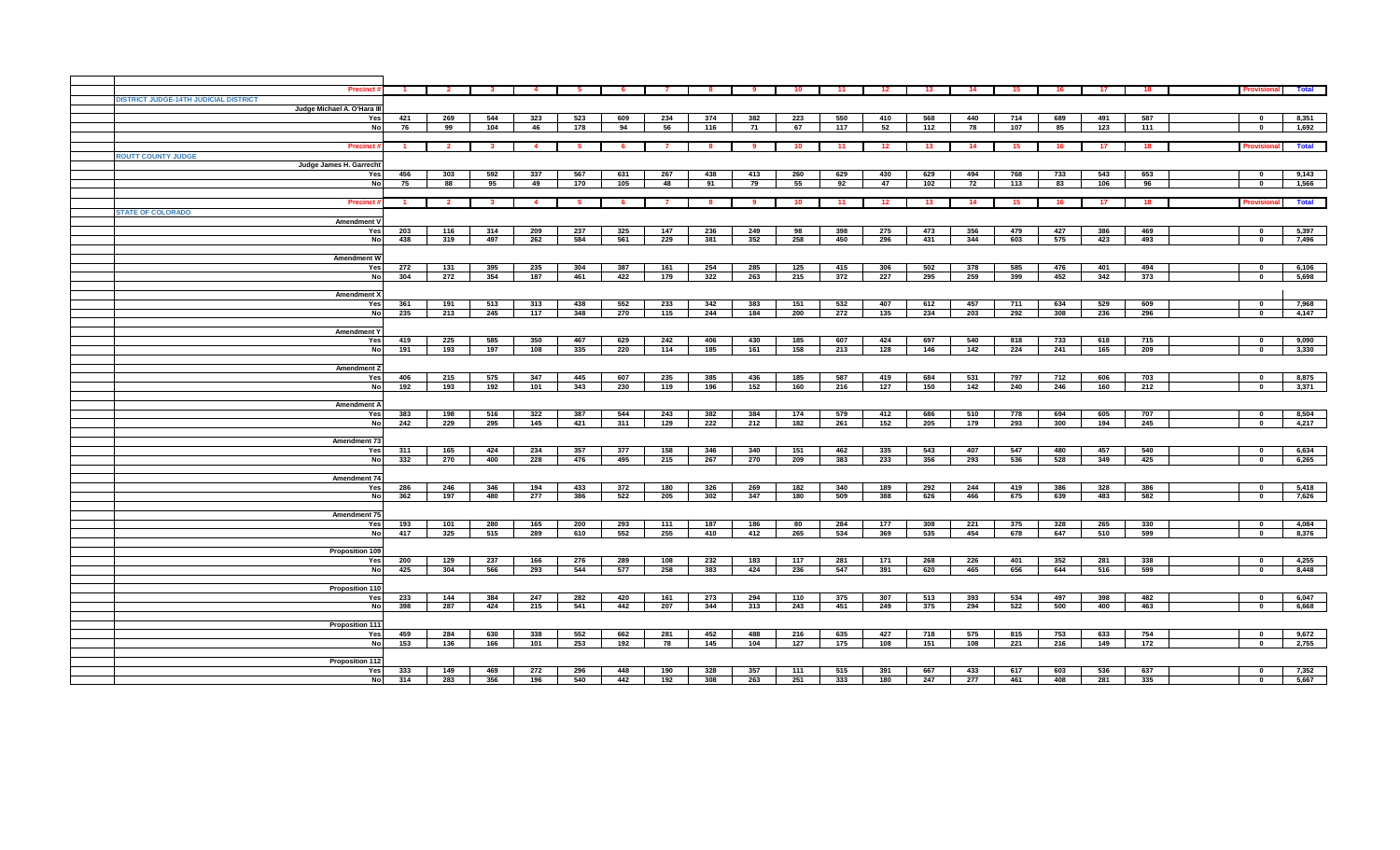| <b>Precinct</b>                                                 |              | $\overline{2}$ | - 3                         |              | - 5          |                              |              | -8           |              | 10                      | 11                  | 12             | 13           | 14                          | 15           | 16           | 17           | 18           | <b>Property Owners</b> | <b>Provisional</b>      | Total      |
|-----------------------------------------------------------------|--------------|----------------|-----------------------------|--------------|--------------|------------------------------|--------------|--------------|--------------|-------------------------|---------------------|----------------|--------------|-----------------------------|--------------|--------------|--------------|--------------|------------------------|-------------------------|------------|
| <b>LOCAL ISSUES</b>                                             |              |                |                             |              |              |                              |              |              |              |                         |                     |                |              |                             |              |              |              |              |                        |                         |            |
| <b>City of Steamboat Springs 2A</b>                             |              |                |                             |              |              |                              |              |              |              |                         |                     |                |              |                             |              |              |              |              |                        |                         |            |
| Yes                                                             | $\mathbf{0}$ | $\mathbf{0}$   | $\mathbf 0$                 | $\mathbf{0}$ | $\mathbf{0}$ | $\mathbf{0}$                 | $\mathbf{0}$ | $\mathbf 0$  | $\mathbf 0$  | $\mathbf{0}$            | 350                 | 293            | 395          | 371                         | 541          | 546          | 393          | 475          |                        | $\overline{\mathbf{0}}$ | 3,364      |
| No                                                              | $\mathbf{0}$ | $\mathbf{0}$   | $\mathbf 0$                 | $\mathbf 0$  | $\mathbf 0$  | $\mathbf{0}$                 | $\mathbf 0$  | $\mathbf{0}$ | $\mathbf{0}$ | $\mathbf{0}$            | 521                 | 293            | 533          | 349                         | 568          | 489          | 441          | 509          |                        | $\bf{0}$                | 3,703      |
|                                                                 |              |                |                             |              |              |                              |              |              |              |                         |                     |                |              |                             |              |              |              |              |                        |                         |            |
| City of Steamboat Springs 2B                                    |              |                |                             |              |              |                              |              |              |              |                         |                     |                |              |                             |              |              |              |              |                        |                         |            |
| Yes                                                             | $\mathbf{0}$ | $\mathbf{0}$   | $\mathbf{0}$                | $\mathbf{0}$ | $\mathbf{0}$ | 0                            | $\mathbf 0$  | $\mathbf 0$  | $\mathbf 0$  | $\mathbf{0}$            | 696                 | 513            | 804          | 616                         | 966          | 867          | 718          | 856          |                        | $\mathbf{0}$            | 6,036      |
| No                                                              | $\mathbf{0}$ | $\mathbf{0}$   | $\mathbf{a}$                | $\mathbf{0}$ | $\mathbf{0}$ | $\mathbf{a}$                 | $\mathbf{0}$ | $\mathbf 0$  | $\mathbf 0$  | $\mathbf{0}$            | 169                 | 70             | 122          | 101                         | 142          | 168          | 113          | 129          |                        | $\mathbf{0}$            | 1,014      |
|                                                                 |              |                |                             |              |              |                              |              |              |              |                         |                     |                |              |                             |              |              |              |              |                        |                         |            |
| <b>City of Steamboat Springs 2C</b>                             |              |                |                             |              |              |                              |              |              |              |                         |                     |                |              |                             |              |              |              |              |                        |                         |            |
| Yes                                                             | $\mathbf{0}$ | $\mathbf{0}$   | $\mathbf{0}$                | $\mathbf{0}$ | $\mathbf{0}$ | $\mathbf{0}$                 | $\mathbf{0}$ | $\mathbf{0}$ | $\mathbf 0$  | $\overline{\mathbf{0}}$ | 451                 | 326            | 505          | 390                         | 594          | 574          | 434          | 515          |                        | $\mathbf{0}$            | 3,789      |
| No                                                              | $\mathbf{0}$ | $\mathbf{0}$   | $\Omega$                    | $\mathbf{0}$ | $\mathbf{0}$ | $\Omega$                     | $\mathbf 0$  | $\mathbf{0}$ | $\mathbf{0}$ | $\mathbf{0}$            | 254                 | 149            | 219          | 195                         | 286          | 263          | 240          | 248          |                        | $\mathbf{0}$            | 1,854      |
|                                                                 |              |                |                             |              |              |                              |              |              |              |                         |                     |                |              |                             |              |              |              |              |                        |                         |            |
| Hayden School District RE1 Referendum 4A                        |              |                |                             |              |              |                              |              |              |              |                         |                     |                |              |                             |              |              |              |              |                        |                         |            |
| Yes                                                             | $\mathbf{0}$ | 286            | - 0                         | $\mathbf{0}$ | 572          | $\mathbf{0}$                 | $\mathbf{0}$ | $\mathbf 0$  | $\mathbf 0$  | $\mathbf{0}$            | - 0<br>$\mathbf{a}$ | $\mathbf{0}$   | $\mathbf{0}$ | $\mathbf 0$                 | $\mathbf 0$  | $\mathbf{0}$ | $\mathbf{0}$ | $\mathbf 0$  |                        | $\mathbf{0}$            | 858        |
| <b>No</b>                                                       | $\mathbf{0}$ | 156            | $\mathbf 0$                 | $\mathbf{0}$ | 276          | $\mathbf{0}$                 | $\mathbf{0}$ | $\mathbf 0$  | $\mathbf{0}$ | $\mathbf{0}$            |                     | $\mathbf{0}$   | $\mathbf{0}$ | $\mathbf{0}$                | $\mathbf{0}$ | $\mathbf 0$  | $\mathbf 0$  | $\mathbf{0}$ |                        | $\mathbf{0}$            | 432        |
| South Routt School District RE-3 Referendum 5A                  |              |                |                             |              |              |                              |              |              |              |                         |                     |                |              |                             |              |              |              |              |                        |                         |            |
| Yes                                                             | $\mathbf{o}$ | - 0            | $\mathbf{0}$                | $\mathbf{0}$ | $\mathbf 0$  | 0                            | $\mathbf{0}$ | 475          | 447          | 201                     | $\mathbf{0}$        | $\mathbf{0}$   | $\mathbf 0$  | $\mathbf 0$                 | $\mathbf 0$  | $\mathbf 0$  | $\mathbf{0}$ | $\mathbf 0$  |                        | $\mathbf{0}$            | 1,123      |
| <b>No</b>                                                       | $\mathbf{0}$ | $\mathbf{0}$   | $\Omega$                    | $\mathbf{0}$ | $\mathbf 0$  | $\Omega$                     | $\mathbf 0$  | 173          | 179          | 129                     | $\mathbf{0}$        | $\bf{0}$       | $\mathbf 0$  | $\mathbf 0$                 | $\mathbf 0$  | $\mathbf 0$  | $\mathbf 0$  | $\mathbf 0$  |                        | $\mathbf{0}$            | 481        |
|                                                                 |              |                |                             |              |              |                              |              |              |              |                         |                     |                |              |                             |              |              |              |              |                        |                         |            |
| Timbers Water & Sanitation District Referendum 6A               |              |                |                             |              |              |                              |              |              |              |                         |                     |                |              |                             |              |              |              |              |                        |                         |            |
| Yes                                                             | $\mathbf{0}$ | $\mathbf{0}$   |                             | $\mathbf{0}$ | $\mathbf{0}$ | - 0                          | 37           | $\mathbf 0$  | $\mathbf 0$  | $\mathbf{0}$            |                     | $\mathbf{0}$   | $\mathbf{0}$ | $\mathbf{0}$                | $\mathbf{0}$ | $\mathbf{0}$ | $\mathbf 0$  | $\mathbf 0$  | $\overline{2}$         | $\mathbf{0}$            | 39         |
| <b>No</b>                                                       | $\mathbf 0$  | $\mathbf{0}$   | $\mathbf 0$                 | $\mathbf{0}$ | $\mathbf 0$  | $\Omega$                     | 10           | $\mathbf 0$  | $\mathbf{0}$ | $\mathbf{0}$            | $\mathbf{0}$        | $\mathbf{0}$   | $\mathbf{0}$ | $\mathbf 0$                 | $\mathbf 0$  | $\mathbf{0}$ | $\mathbf 0$  | $\mathbf 0$  | $\mathbf 0$            | $\mathbf{0}$            | 10         |
|                                                                 |              |                |                             |              |              |                              |              |              |              |                         |                     |                |              |                             |              |              |              |              |                        |                         |            |
| Yampa Fire Protection District Referendum 6B                    |              |                |                             |              |              |                              |              |              |              |                         |                     |                |              |                             |              |              |              |              |                        |                         |            |
| Yes                                                             | $\mathbf{0}$ | $\mathbf{0}$   | $\mathbf 0$                 | $\mathbf{0}$ | $\mathbf 0$  | $\mathbf{0}$                 | $\mathbf{0}$ | 90           | $\mathbf{0}$ | 211                     | $\mathbf{0}$        | $\mathbf{0}$   | $\mathbf{0}$ | $\mathbf{0}$                | $\mathbf{0}$ | $\mathbf 0$  | $\mathbf{0}$ | $\mathbf{0}$ | $\mathbf{0}$           | $\bf{0}$                | 301        |
| No                                                              | $\mathbf 0$  | $\bf{0}$       | $\mathbf 0$                 | $\mathbf{0}$ | $\mathbf{0}$ | $\Omega$                     | $\mathbf 0$  | 61           | $\bf{0}$     | 153                     | $\mathbf{0}$        | $\mathbf 0$    | $\mathbf 0$  | $\mathbf 0$                 | $\mathbf{0}$ | $\mathbf 0$  | $\mathbf{0}$ | $\mathbf 0$  | $\mathbf{0}$           | $\bf{0}$                | 214        |
|                                                                 |              |                |                             |              |              |                              |              |              |              |                         |                     |                |              |                             |              |              |              |              |                        |                         |            |
| Yampa Fire Protection District Referendum 6C                    |              |                |                             |              |              |                              |              |              |              |                         |                     |                |              |                             |              |              |              |              |                        |                         |            |
| Yes                                                             | $\mathbf{0}$ | $\mathbf{0}$   | $\mathbf 0$                 | $\mathbf{0}$ | $\mathbf{0}$ | $\mathbf{0}$                 | $\mathbf 0$  | 82           | $\mathbf{0}$ | 171                     | $\mathbf{0}$        | $\mathbf{0}$   | $\mathbf 0$  | $\mathbf{0}$                | $\mathbf{0}$ | $\mathbf 0$  | $\mathbf 0$  | $\mathbf 0$  | $\mathbf 0$            | $\mathbf{0}$            | 253        |
| No                                                              | $\mathbf 0$  | $\bf{0}$       | $\mathbf{0}$                | $\mathbf 0$  | $\mathbf 0$  | $\Omega$                     | $\mathbf 0$  | 69           | $\bf{0}$     | 192                     | $\mathbf{0}$        | $\mathbf 0$    | $\mathbf 0$  | $\mathbf 0$                 | $\mathbf 0$  | $\mathbf 0$  | $\mathbf 0$  | $\mathbf 0$  | $\mathbf{0}$           | $\mathbf{0}$            | 261        |
|                                                                 |              |                |                             |              |              |                              |              |              |              |                         |                     |                |              |                             |              |              |              |              |                        |                         |            |
| West Routt Fire Protection District Referendum 6D               | $\mathbf{0}$ |                |                             | $\mathbf{0}$ |              |                              | $\mathbf 0$  | $\mathbf 0$  | $\mathbf 0$  | $\mathbf{0}$            |                     | $\mathbf{0}$   | $\mathbf 0$  |                             | $\mathbf{0}$ | $\mathbf 0$  | $\mathbf 0$  | $\mathbf{0}$ | $\mathbf{3}$           | $\mathbf{0}$            |            |
| Yes<br>No                                                       | $\mathbf 0$  | 221<br>182     | $\mathbf{0}$<br>$\mathbf 0$ | $\mathbf{0}$ | 392<br>334   | $\mathbf{0}$<br>$\mathbf{0}$ | $\mathbf{0}$ | $\mathbf{0}$ | $\mathbf{0}$ | $\mathbf{0}$            | 0<br>$\mathbf{a}$   | $\mathbf{0}$   | $\mathbf 0$  | $\mathbf{0}$<br>$\mathbf 0$ | $\mathbf{0}$ | $\mathbf 0$  | $\mathbf 0$  | $\mathbf{0}$ | $\mathbf{0}$           | $\mathbf{0}$            | 616<br>516 |
|                                                                 |              |                |                             |              |              |                              |              |              |              |                         |                     |                |              |                             |              |              |              |              |                        |                         |            |
| West Routt Fire Protection District Referendum 6E               |              |                |                             |              |              |                              |              |              |              |                         |                     |                |              |                             |              |              |              |              |                        |                         |            |
| Yes                                                             | $\mathbf{o}$ | 187            | 0                           | $\mathbf{0}$ | 338          | 0                            | $\mathbf{0}$ | $\mathbf 0$  | $\mathbf 0$  | $\mathbf{0}$            |                     | $\mathbf{0}$   | $\mathbf 0$  | $\mathbf{0}$                | $\mathbf 0$  | $\mathbf 0$  | $\mathbf{0}$ | $\mathbf 0$  | - 3                    | $\mathbf{0}$            | 528        |
| No                                                              | $\mathbf 0$  | 216            | $\mathbf{0}$                | $\mathbf{0}$ | 384          | $\mathbf{a}$                 | $\mathbf{0}$ | $^{\circ}$   | $\mathbf{0}$ | $\mathbf{0}$            |                     | $\mathbf{0}$   | $\mathbf{0}$ | $\mathbf{0}$                | $\Omega$     | $\mathbf{0}$ | $\mathbf{0}$ | $\mathbf{0}$ | $\mathbf{0}$           | $\mathbf{0}$            | 600        |
|                                                                 |              |                |                             |              |              |                              |              |              |              |                         |                     |                |              |                             |              |              |              |              |                        |                         |            |
| Oak Creek Fire Protection District Referendum 6F                |              |                |                             |              |              |                              |              |              |              |                         |                     |                |              |                             |              |              |              |              |                        |                         |            |
| Yes                                                             | $\mathbf{0}$ | $\mathbf{0}$   | 0                           | $\mathbf{0}$ | $\mathbf{0}$ | 41                           | $\mathbf 0$  | 285          | 340          | $\mathbf{0}$            | 0                   | $\mathbf{0}$   | $\mathbf{0}$ | $\mathbf 0$                 | $\mathbf 0$  | $\mathbf{0}$ | $\mathbf 0$  | $\mathbf 0$  | $\overline{4}$         | $\bf{0}$                | 670        |
| No                                                              | $\mathbf{0}$ | $\mathbf{0}$   | $\mathbf 0$                 | $\mathbf{0}$ | $\mathbf 0$  | - 5                          | $\mathbf 0$  | 194          | 142          | $\mathbf{0}$            |                     | $\mathbf{0}$   | $\mathbf{0}$ | $\mathbf 0$                 | $\mathbf{0}$ | $\mathbf{0}$ | $\mathbf 0$  | $\mathbf{0}$ |                        | $\mathbf{0}$            | 347        |
|                                                                 |              |                |                             |              |              |                              |              |              |              |                         |                     |                |              |                             |              |              |              |              |                        |                         |            |
| Steamboat Springs Area Fire Protection Referendum 6G            |              |                |                             |              |              |                              |              |              |              |                         |                     |                |              |                             |              |              |              |              |                        |                         |            |
| Yes                                                             | $\mathbf{o}$ | $\overline{4}$ | 525                         | 287          | 34           | 530                          | 219          | $\mathbf 0$  | 76           | $\mathbf{0}$            | - 0                 | $\overline{2}$ | 22           | $\mathbf 0$                 | $\mathbf 0$  | $\mathbf{0}$ | $\mathbf{0}$ | $\mathbf 0$  | $\mathbf{0}$           | - 0                     | 1,699      |
| <b>No</b>                                                       | $\mathbf 0$  | $\overline{4}$ | 247                         | 144          | 19           | 267                          | 132          | $\mathbf 0$  | 51           | $\mathbf 0$             | $\mathbf{0}$        | $\overline{2}$ | 5            | $\mathbf 0$                 | $\mathbf 0$  | $\mathbf{0}$ | $\mathbf{0}$ | $\mathbf 0$  | $\mathbf{0}$           | $\mathbf 0$             | 871        |
|                                                                 |              |                |                             |              |              |                              |              |              |              |                         |                     |                |              |                             |              |              |              |              |                        |                         |            |
| Colorado Mountain College Loca College District Ballot Issue 7D |              |                |                             |              |              |                              |              |              |              |                         |                     |                |              |                             |              |              |              |              |                        |                         |            |
| Yes                                                             | 431          | $\mathbf{0}$   | 590                         | 336          | $\mathbf{0}$ | 628                          | 251          | $\mathbf{0}$ | $\mathbf 0$  | 26                      | 593                 | 438            | 716          | 557                         | 824          | 762          | 631          | 753          |                        | $\mathbf{0}$            | 7,536      |
| No                                                              | 192          | $\bullet$      | 222                         | 112          | $\mathbf 0$  | 237                          | 118          | $\mathbf 0$  | $\bf{0}$     | 11                      | 201                 | 101            | 146          | 121                         | 219          | 210          | 140          | 166          |                        | $\overline{\mathbf{0}}$ | 2,196      |